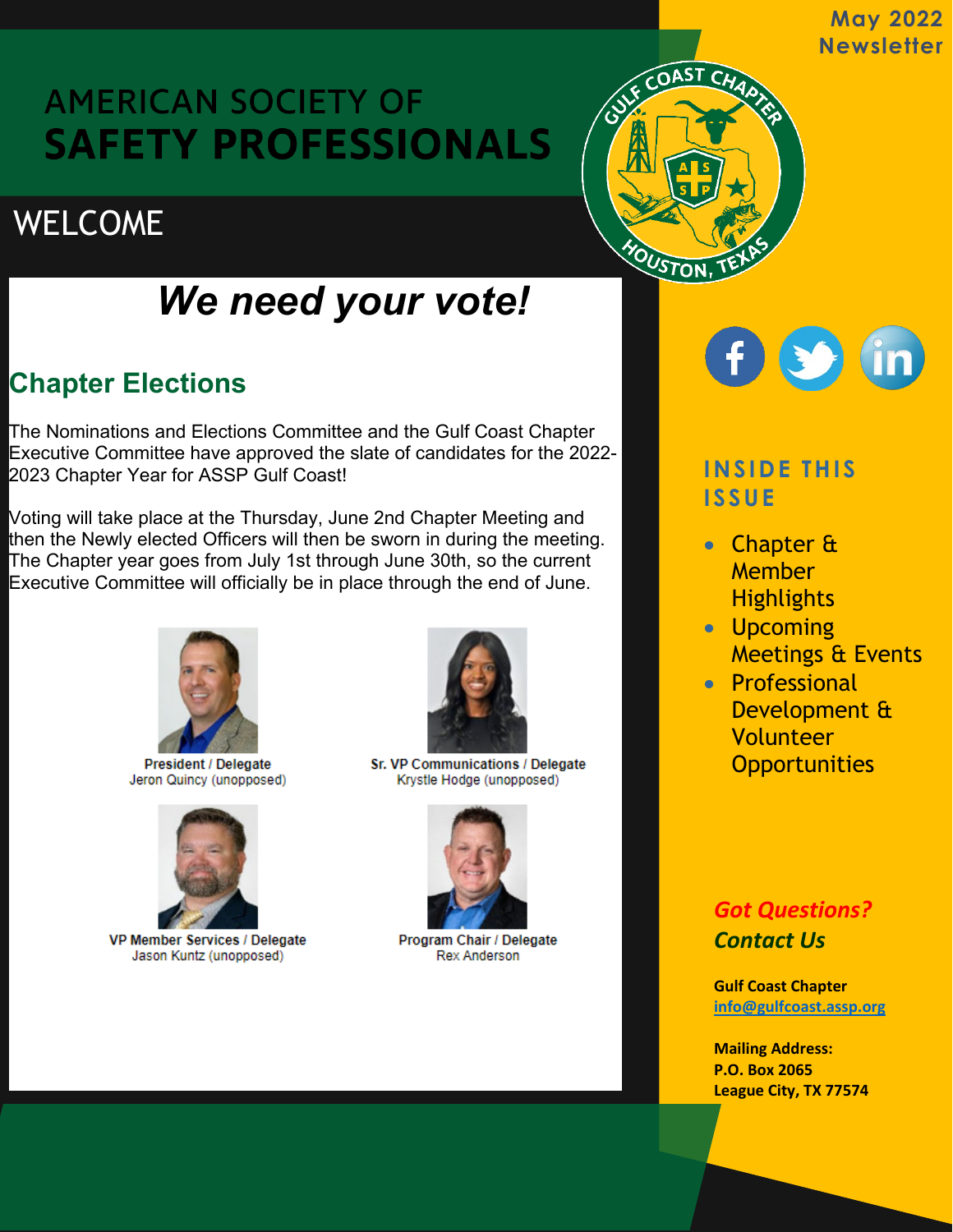### **Professional Development**



**Treasurer Bryan Deal** 



**Student Liaison / Delegate** Adrienne Young



Secretary / Delegate Jason Millenbruch



**Newsletter Chair Elizabeth Thornhill** 

### **Professional** *Development*

Houston Area Safety Council free webinars [https://www.hasc.com/co](https://www.hasc.com/covid-19/) [vid-19/](https://www.hasc.com/covid-19/)

Free Safety Training Classes [https://www.com.edu/gc](https://www.com.edu/gcsi/free-training) [si/free-training](https://www.com.edu/gcsi/free-training)

### **LOOKING TO ADVANCE YOUR CAREER?**

VISIT ASSP's JOB BOARD! http://jobs.assp.org

#### **Energy Corridor Section**

**Date:** June 9th, 2022 **Time:** 11:30-12:30 pm CST **Location:** Virtual Zoom Meeting **Speaker:** Emily Horton **Topic:** Money is Motion**-**This is a focus on combining the principles of Lean with ergonomics. Less movement, more efficient, less injuries

**Gulf Coast Chapter Date:** June 5th, 2022 **Time:** 11:30-12:30 pm CSST **Location:** Virtual Zoom Meeting **Speaker:** Panel board **Topic:** Noise panel discussion

## **Page 2**